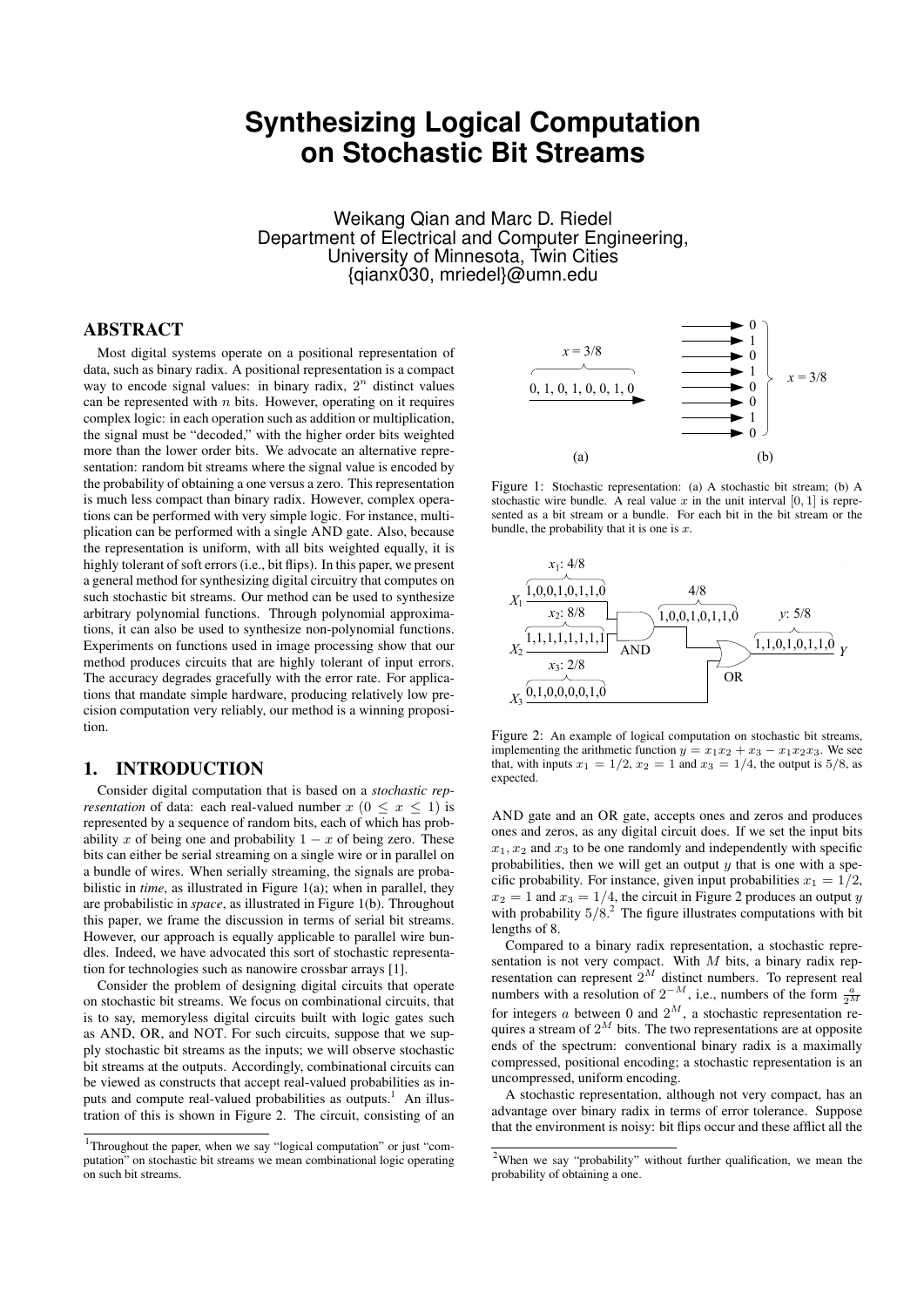

Figure 3: Multiplication on a conventional representation: a carry-save multiplier, operating on 3-bit binary radix encoded inputs A and B. "FA" refers to a full adder and "HA" refers to a half adder.

bits with equal probability. Compare the two representations for a fractional number of the form  $\frac{a}{2^M}$  for integers a between 0 and  $2^M$ . With a binary radix representation, in the worst case, the most significant bit gets flipped, resulting in a change of  $\frac{2^{M-1}}{2^M} = \frac{1}{2}$ . In contrast, with a stochastic representation, all the bits in a stream of length  $2^M$  have equal weight. Thus, a single bit flip always results in a change of  $\frac{1}{2^M}$ , which is small in comparison.

With the stochastic representation, noise does not introduce more randomness. The bit streams are random to begin with, biased to specific probability values. Rather, noise distorts the bias, producing streams with different probabilities than intended. However, this change is small. With a bit flip rate of  $\epsilon$ , the change is bounded by  $\epsilon$ .<sup>3</sup>

A stochastic representation also has the advantage over binary radix in the amount of hardware needed for arithmetic computation. Consider multiplication. Figure 3 shows a conventional design for a 3-bit carry-save multiplier, operating on binary radixencoded numbers. It consists of 9 AND gates, 3 half adders and 3 full adders, for a total of 30 gates. $4$ 

In contrast, with a stochastic representation, multiplication can be implemented with much less hardware: we only need one AND gate. Figure 4 illustrates the multiplication of values that are represented by stochastic bit streams. Assuming that the two input stochastic bit streams  $A$  and  $B$  are independent, the number represented by the output stochastic bit stream  $C$  is

$$
c = P(C = 1) = P(A = 1 \text{ and } B = 1)
$$
  
= P(A = 1)P(B = 1) = a · b. (1)

So the AND gate multiplies the two values represented by the stochastic bit streams. In the figure, with bit streams of length 8, the values have a resolution of 1/8.

Why is multiplication so simple with a stochastic representation



Figure 4: Multiplication on stochastic bit streams with an AND gate. Here the inputs are  $6/8$  and  $4/8$ . The output is  $6/8 \times 4/8 = 3/8$ , as expected.

and so complex with a conventional positional representation? Although compact, a positional representation imposes a computational burden for arithmetic: for each operation we must, in essence, "decode" the operands, weighting the higher order bits more and the lower order bits less; then we must "re-encode" the result in weighted form. Since the stochastic representation is uniform, no decoding and no re-encoding are required to operate on the values.



Figure 5: Scaled addition on stochastic bit streams, with a multiplexer (MUX). Here the inputs are  $1/8$ ,  $5/8$ , and  $2/8$ . The output is  $2/8 \times 1/8$  +  $(1 - 2/8) \times 5/8 = 4/8$ , as expected.

We can perform operations other than multiplication with the stochastic representation. Consider addition. It is not feasible to add two probability values directly; this could result in a value greater than one, which cannot be represented as a probability value. However, we can perform *scaled* addition. Figure 5 shows a scaled adder operating on real numbers in the stochastic representation. It consists of a multiplexer (MUX), a digital construct that selects one of its two input values to be the output value, based on a third "selecting" input value. For the multiplexer shown in Figure 5,  $S$ is the selecting input. When  $S = 1$ , the output  $C = A$ . Otherwise, when  $S = 0$ , the output  $C = B$ . The Boolean function implemented by the multiplexer is  $C = (A \wedge S) \vee (B \wedge \neg S)$ .<sup>5</sup> With the assumption that the three input stochastic bit streams A, B, and S are independent, the number represented by the output stochastic bit stream C is

$$
c = P(C = 1)
$$
  
= P(S = 1 and A = 1) + P(S = 0 and B = 1)  
= P(S = 1)P(A = 1) + P(S = 0)P(B = 1)  
= s \cdot a + (1 - s) \cdot b.

Thus, with this stochastic representation, the computation performed by a multiplexer is the scaled addition of the two input values a and b, with a scaling factor of s for a and  $1 - s$  for b.

The task of *analyzing* combinational circuitry operating on stochastic bit streams is well understood [2]. For instance, it can be shown that, given an input  $x$ , an inverter (i.e., a NOT gate) implements the operation  $1 - x$ . Given inputs x and y, an OR gate implements the operation  $x + y - xy$ . Analyzing the circuit in Figure 2, we see that it implements the function  $x_1x_2 + x_3 - x_1x_2x_3$ . Aspects such

<sup>&</sup>lt;sup>3</sup>In fact, with a bit flip rate of  $\epsilon$ , a number p in the stochastic representation is biased to a number  $p(1 - \epsilon) + (1 - p)\epsilon$ , a change of  $(1 - 2p)\epsilon$  in the value.

<sup>&</sup>lt;sup>4</sup>A half adder can be implemented with one XOR gate and one AND gate. A full adder can be implemented with two XOR gates, two AND gates, and one OR gate.

<sup>&</sup>lt;sup>5</sup>When discussing Boolean functions, we will use ∧,  $\lor$ , and  $\neg$  to represent logical AND, OR, and negation, respectively. We adopt this convention since we use  $+$  and  $\cdot$  to represent *arithmetic* addition and multiplication, respectively.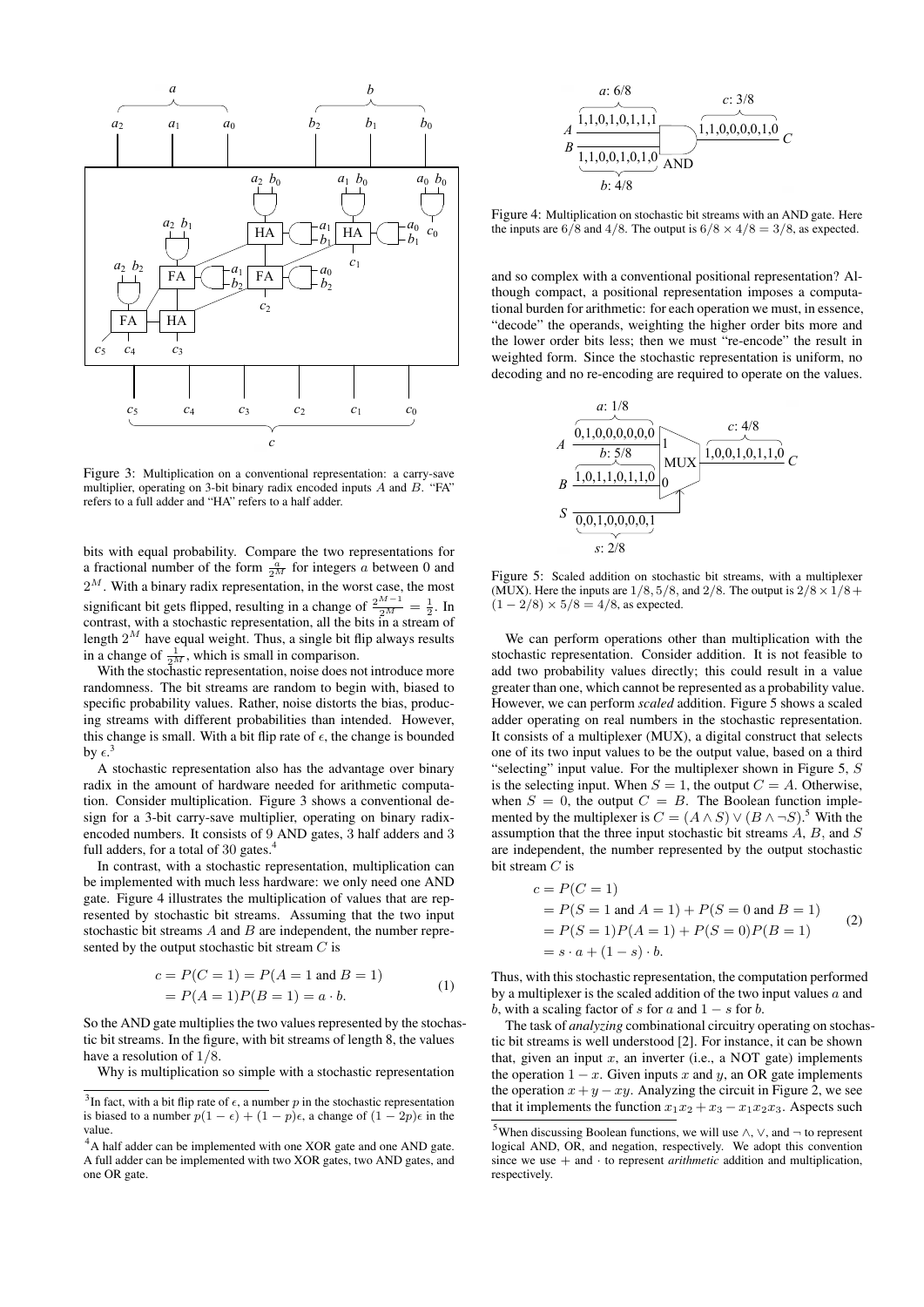as signal correlations of reconvergent paths must be taken into account. Algorithmic details for such analysis were first fleshed out by the testing community [3]. They have also found mainstream application for tasks such as timing and power analysis [4, 5].

In this paper, we will explore the more challenging task of *synthesizing* logical computation on stochastic bit streams that implements the functionality that we want. Naturally, since we are mapping probabilities to probabilities, we can only implement functions that map the unit interval  $[0, 1]$  onto the unit interval  $[0, 1]$ . Based on the constructs for multiplication and scaled addition shown in Figures 4 and 5, we can readily implement polynomial functions of a specific form, namely polynomials with non-negative coefficients that sum up to a value no more than one:

$$
g(t) = \sum_{i=0}^{n} a_i t^i
$$

where, for all  $i = 0, \ldots, n, a_i \ge 0$  and  $\sum_{i=0}^{n} a_i \le 1$ .

For example, suppose that we want to implement the polynomial  $g(t) = 0.3t^2 + 0.3t + 0.2$  through logical computation on stochastic bit streams. We first decompose it in terms of multiplications of the form  $a \cdot b$  and scaled additions of the form  $sa + (1 - s)b$ , where s is a constant:

$$
g(t) = 0.8(0.75(0.5t2 + 0.5t) + 0.25 \cdot 1).
$$

Then, we reconstruct it with the following sequence of multiplications and scaled additions:

$$
w_1 = t \cdot t,
$$
  
\n
$$
w_2 = 0.5w_1 + (1 - 0.5)t,
$$
  
\n
$$
w_3 = 0.75w_2 + (1 - 0.75) \cdot 1,
$$
  
\n
$$
w_4 = 0.8 \cdot w_3.
$$

The circuit implementing this sequence of operations is shown in Figure 6. In the figure, the inputs are labeled with the probabilities of the bits of the corresponding stochastic streams. Some of the inputs have fixed probabilities and the others have variable probabilities  $t$ . Note that the different lines with the input  $t$  are each fed with *independent* stochastic streams with bits that have probability t.



Figure 6: Computation on stochastic bit streams implementing the polynomial  $g(t) = 0.3t^2 + 0.3t + 0.2$ .

What if the target function is a polynomial that is not decomposable this way? Suppose that it maps the unit interval onto the unit interval but it has some coefficients less than zero or some greater than one. For instance, consider the polynomial  $g(t) = \frac{3}{4} - t + \frac{3}{4}t^2$ . It is not apparent how to construct a network of stochastic multipliers and adders to implement it.

In this paper, we propose a general method for synthesizing arbitrary univariate polynomial functions on stochastic bit streams. A necessary condition is that the target polynomial maps the unit interval onto the unit interval. Our major contribution is to show that this condition is also sufficient: we provide a constructive method for implementing any polynomial that satisfies this condition. Our method is based on some novel mathematics for manipulating polynomials in a special form called a Bernstein polynomial. In [6] we showed how to convert a general power-form polynomial into a Bernstein polynomial with coefficients in the unit interval. In [7]

we showed how to realize such a polynomial with a form of "generalized multiplexing."

We illustrate the basic steps of our synthesis method with the example of  $g(t) = \frac{3}{4} - t + \frac{3}{4}t^2$ . (We define Bernstein polynomials in Section 2. We provide further details regarding the synthesis method in Section 3.)

1. Convert the polynomial into a Bernstein polynomial with all coefficients in the unit interval:

$$
g(t) = \frac{3}{4} \cdot [(1-t)^2] + \frac{1}{4} \cdot [2t(1-t)] + \frac{1}{2} \cdot [t^2].
$$

Note that the coefficients of the Bernstein polynomial are  $\frac{3}{4}$ ,  $\frac{1}{4}$  and  $\frac{1}{2}$ , all of which are in the unit interval.

2. Implement the Bernstein polynomial with a multiplexing circuit, as shown in Figure 7. The block labeled "+" counts the number of ones among its two inputs; this is either 0, 1, or 2. The multiplexer selects one of its three inputs as its output according to this value. Note that the inputs with probability t are each fed with *independent* stochastic streams with bits that have probability  $t$ .



Figure 7: A generalized multiplexing circuit implementing the polynomial  $g(t) = \frac{3}{4} - t + \frac{3}{4}t^2$ .

# 1.1 Input/Output Interface

The premise for the synthesis method in this paper is that the inputs and outputs to combinational circuitry consist of stochastic bit streams (or, equivalently, of stochastic bits on parallel wire bundles). Either the inputs are presented in this form or else they must be encoded this way, say from binary radix. Either the outputs are usable in this form or they must be decoded, say back into binary radix. This input/output encoding and decoding is not the focus of this paper; rather, our contributions are at a conceptual level in terms of the logic design and the mathematics. Here we briefly comment the input/output interfacing.

For a variety of circuit applications, for instance in sensors and embedded systems, the inputs are obtained from physical measurements in analog form, so as real-valued numbers. In the analog to digital (A/D) conversion process, these real-valued numbers are converted to binary radix. However, many A/D converters, such as sigma-delta converters, naturally produce pulse streams of ones and zeros as an intermediate form [8]. Such converters could easily be adapted to produce stochastic bit streams, exploiting white noise for the encoding. Similarly, at the outputs, digital to analog (D/A) conversion could produce analog values directly from stochastic bit streams.

For applications that can exploit physical sources of randomness to generate bit streams, but can only generate *fixed* probabilities, we have developed a methodology for *transforming* the probabilities of bit streams through combinational logic [9, 10]. In particular, given unbiased bit streams – so streams with probability 0.5 – we can generate stochastic bit streams with arbitrary binary fractional probabilities.

In prior work [11], we validated our synthesis methodology using digital constructs to generate pseudorandom bit streams at the inputs and to transform these streams back to numerical values at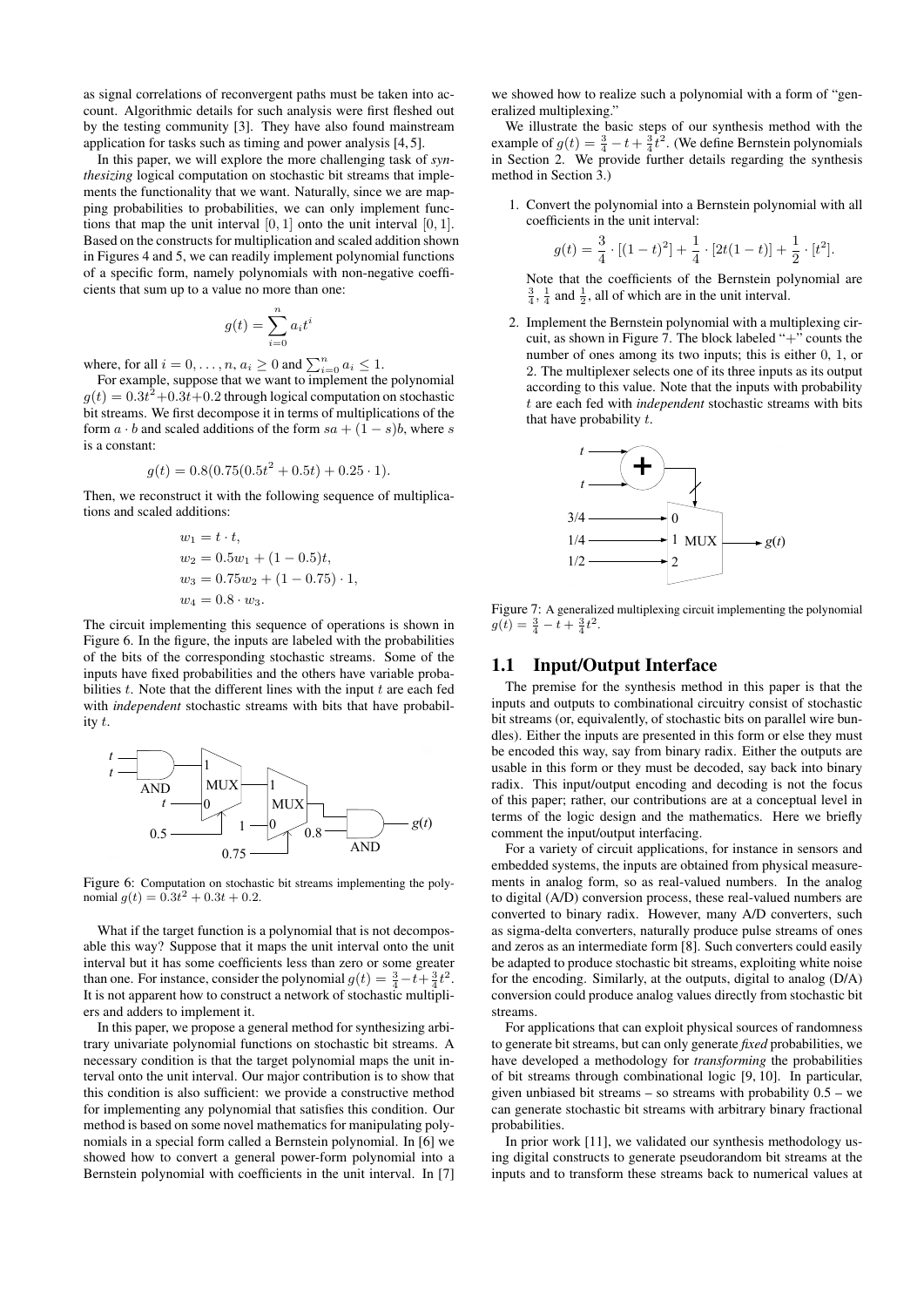the outputs; specifically, we used linear feedback shift registers (LFSRs) and counters for these tasks. In a sense, we are handicapping ourselves by using such digital constructs, since the cost of converting to and from pseudo-randomness dominates our designs. Still, as we show, our designs compete with conventional designs very favorably in terms of cost. They perform much better in terms of error tolerance.

# 1.2 Related Work

A sequence of early papers established the concept of logical computation on stochastic bit streams [12, 13]. These papers discussed basic operations such as multiplication and addition. Later papers delved into more complex operations, including exponential functions and square roots [14, 15]. In [16], the authors discuss the implementation of basic arithmetic operations as well as complex ones, including hyperbolic functions, with stochastic bit streams. They also discuss different forms of stochastic representation, including a "bipolar" representation for negative values. Much of the interest in computing with stochastic bit streams stems from the field of neural networks, where the concept is known as "pulsed" or "pulse-coded" computation [17, 18].

In fact, the general concept of stochastic computing dates back even earlier, to work by J. von Neumann in the 1950's [19]. He applied probabilistic logic to the study of thresholding and multiplexing operations on bundles of wires with stochastic signals. As he eloquently states in the introduction to his seminal paper, "Error is viewed not as an extraneous and misdirected or misdirecting accident, but as an essential part of the [design]." We find this view, that randomness and noise are integral to computation, to be compelling in the modern era of nanoscale electronics.

We point to two recent research efforts that embrace randomness in circuit and system design. In [20], the authors propose a construct that they call probabilistic CMOS (PCMOS) that generates random bits from intrinsic sources of noise. In [21], PC-MOS switches are applied to form a probabilistic system-on-a-chip (PSOC); this system provides intrinsic randomness to the application layer, so that it can be exploited by probabilistic algorithms. In [22] and [23], the authors propose a methodology for designing stochastic processors, that is to say, processors that can tolerate computational errors caused by hardware uncertainties. They strive for a favorable trade-off between reliability and power consumption.

# 1.3 Paper Organization

In Section 2, we provide some mathematical preliminaries on Bernstein polynomials. In Section 3, we present our general method for synthesizing arbitrary univariate polynomial functions on stochastic bit streams. In Section 4, we generalize the method to arbitrary non-polynomial functions through polynomial approximations. In Section 5, we present experimental results on hardware cost, performance and error tolerance for stochastic implementations of polynomials and non-polynomial functions. In Section 6, we conclude with some thoughts on the potential impact and future directions of this work.

# 2. BERNSTEIN POLYNOMIALS

In this section, we discuss some of the mathematical properties of a specific type of polynomial that we use, namely Bernstein polynomials [24].

### Definition 1

The family of  $n + 1$  polynomials of the form

$$
B_{i,n}(t) = {n \choose i} t^{i} (1-t)^{n-i}, \quad i = 0, \dots, n
$$

are called Bernstein basis polynomials of degree  $n$ .<sup>6</sup>  $\Box$ 

#### Definition 2

A linear combination of Bernstein basis polynomials of degree  $n$ 

$$
B_n(t) = \sum_{i=0}^{n} b_{i,n} B_{i,n}(t)
$$
 (3)

is a Bernstein polynomial of degree n. The  $b_{i,n}$ 's are called Bernstein coefficients.  $\square$ 

Polynomials are usually represented in power form. We can convert a power-form polynomial of degree  $n, g(t) = \sum_{i=0}^{n} a_{i,n} t^i$ , into a Bernstein polynomial of degree n as  $g(t) = \sum_{i=0}^{n} \sum_{i=0}^{n} b_{i,n} B_{i,n}(t)$ . The conversion from the power-form coefficients  $a_{i,n}$  to the Bernstein coefficients  $b_{i,n}$  is a closed-form expression:

$$
b_{i,n} = \sum_{j=0}^{i} \frac{\binom{i}{j}}{\binom{n}{j}} a_{j,n}, \quad 0 \le i \le n.
$$
 (4)

The reader is referred to [25] for a proof of this.

**Example 1**<br>The polynomial  $g_1(t) = \frac{1}{4} + \frac{9}{8}$  $\frac{9}{8}t-\frac{15}{8}$  $\frac{15}{8}t^2 + \frac{5}{4}$  $\frac{3}{4}t^3$  can be converted into a Bernstein polynomial of degree 3:

$$
g_1(t) = \frac{2}{8}B_{0,3}(t) + \frac{5}{8}B_{1,3}(t) + \frac{3}{8}B_{2,3}(t) + \frac{6}{8}B_{3,3}(t). \square
$$

Generally, a power-form polynomial of degree  $n$  can be converted into an equivalent Bernstein polynomial of degree greater than or equal to  $n$ . The coefficients of a Bernstein polynomial of degree  $m + 1$   $(m \ge n)$  can be derived from the Bernstein coefficients of an equivalent Bernstein polynomial of degree m. We refer to this as *degree elevation*.

$$
b_{i,m+1} = \begin{cases} b_{0,m} & i = 0\\ (1 - \frac{i}{m+1})b_{i,m} + \frac{i}{m+1}b_{i-1,m} & 1 \le i \le m\\ b_{m,m} & i = m+1. \end{cases}
$$
 (5)

Again, the reader is referred to [25] for a proof of this.

# 3. SYNTHESIZING POLYNOMIAL ARITHMETIC

As we show in [7], computation on stochastic bit streams generally implements a multivariate polynomial  $F(x_1, \ldots, x_n)$  with integer coefficients. The degree of each variable is at most one, i.e., there are no terms with variables raised to the power of two, three or higher. If we associate some of the  $x_i$ 's of the polynomial  $F(x_1, \ldots, x_n)$  with real constants in the unit interval and the others with a common variable  $t$ , then the function  $F$  becomes a realcoefficient *univariate* polynomial  $g(t)$ . With different choices of the original Boolean function  $f$  and different settings of the probabilities of the  $x_i$ 's, we get different polynomials  $g(t)$ .

#### Example 2

Consider the function implemented by a multiplexer operating on stochastic bit streams, Equation (2). It is a multivariate polynomial,  $g(a, b, s) = b + sa - sb$ . The polynomial has integer coefficients. The degree of each variable is at most one. If we set  $s = a = t$ and  $b = 0.8$  in the polynomial, then we get a univariate polynomial  $g(t) = 0.8 - 0.8t + t^2$ .

The first question that arises is: what kind of univariate polynomials can be implemented by computation on stochastic bit streams?

<sup>&</sup>lt;sup>6</sup>Here  $\binom{n}{k}$  denotes the binomial coefficient "*n* choose *k*."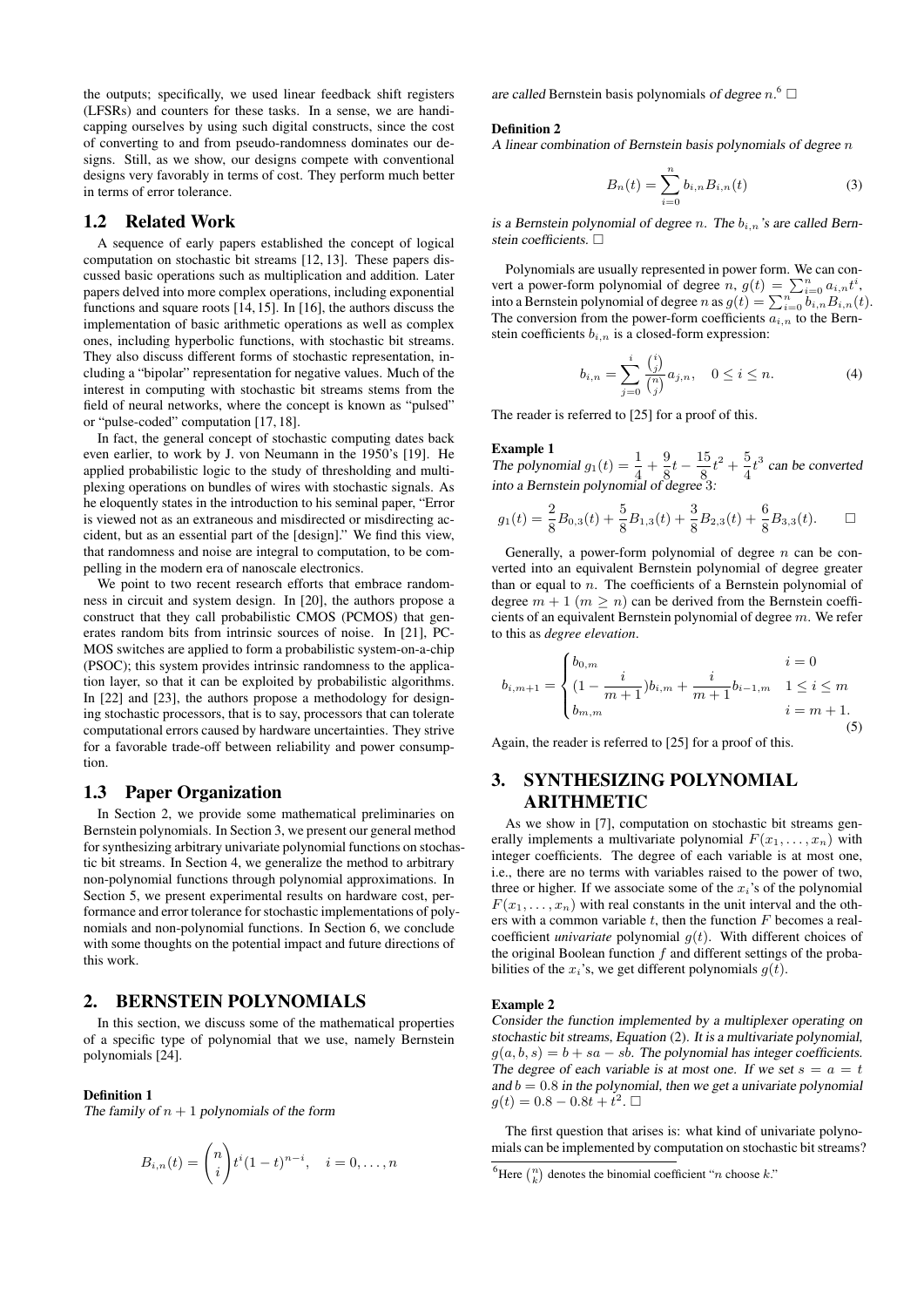In [6], we prove the following theorem stating a necessary condition on the polynomials. The theorem essentially says that, given inputs that are probability values – that is to say, real values in the unit interval – the polynomial must also evaluate to a probability value. There is a caveat here: if the polynomial is not identically equal to 0 or 1, then it must evaluate to a value in the open interval  $(0, 1)$  when the input is also in the open interval  $(0, 1)$ .

#### Theorem 1

If a polynomial  $q(t)$  can be implemented by logical computation on stochastic bit streams, then

- 1.  $g(t)$  is identically equal to 0 or 1 ( $g(t) \equiv 0$  or 1), or
- 2.  $q(t)$  maps the open interval  $(0, 1)$  to itself  $(q(t) \in (0, 1)$ , for all  $t \in (0, 1)$  and  $0 \leq q(0), q(1) \leq 1$ .

For instance, as shown in Example 2, the polynomial  $q(t) = 0.8 0.8t + t^2$  can be implemented by logical computation on stochastic bit streams. It is not hard to see that  $g(t)$  satisfies the necessary condition. In fact,  $g(0) = 0.8$ ,  $g(1) = 1$  and  $0 < g(t) < 1$ , for all  $0 < t < 1$ .

The next question that arises is: can *any* polynomial satisfying the necessary condition be implemented by logical computation on stochastic bit streams? If so, how? We propose a synthesis method that solves this problem; constructively, we show that, provided that a polynomial satisfies the necessary condition, we can implement it. First, in Section 3.1, we show how to implement a Bernstein polynomial with coefficients in the unit interval. Then, in Section 3.2, we describe how to convert a general power-form representation into such a polynomial.

# 3.1 Synthesizing Bernstein Polynomials with Coefficients in the Unit Interval

If all the coefficients of a Bernstein polynomial are in the unit interval, i.e.,  $0 \leq b_{i,n} \leq 1$ , for all  $0 \leq i \leq n$ , then we can implement it with the construct shown in Figure 8.



Figure 8: Combinational logic that implements a Bernstein polynomial  $B_n(t) = \sum_{i=0}^n b_{i,n} B_{i,n}(t)$  with all coefficients in the unit interval.

The block labeled "+" in Figure 8 has n inputs  $X_1, \ldots, X_n$  and  $\lceil \log_2(n+1) \rceil$  outputs. It consists of combinational logic that computes the weight of the inputs, that is to say, it counts the number of ones in the *n* Boolean inputs  $X_1, \ldots, X_n$ , producing a *binary radix encoding* of this count. We will call this an *n*-bit Boolean "weight counter." The multiplexer (MUX) shown in the figure has "data" inputs  $Z_0, \ldots, Z_n$  and the  $\lceil \log_2(n + 1) \rceil$  outputs of the weight counter as the selecting inputs. If the binary radix encoding of the outputs of the weight counter is  $k$  ( $0 \leq k \leq n$ ), then the output Y of the multiplexer is set to  $Z_k$ .

Figure 9 gives a simple design for an 8-bit Boolean weight counter based on a tree of adders. An  $n$ -bit Boolean weight counter can be implemented in a similar way.

In order to implement the Bernstein polynomial

$$
B_n(t) = \sum_{i=0}^n b_{i,n} B_{i,n}(t),
$$



Figure 9: The implementation of an 8-bit Boolean weight counter.

we set the inputs  $X_1, \ldots, X_n$  to be independent stochastic bit streams with probability t. Equivalently,  $X_1, \ldots, X_n$  can be viewed as independent random Boolean variables that have the same probability  $t$  of being one. The probability that the count of ones among the  $X_i$ 's is  $k$  ( $0 \le k \le n$ ) is given by the binomial distribution:

$$
P\left(\sum_{i=1}^{n} X_i = k\right) = {n \choose k} t^k (1-t)^{n-k} = B_{k,n}(t). \tag{6}
$$

We set the inputs  $Z_0, \ldots, Z_n$  to be independent stochastic bit streams with probability equal to the Bernstein coefficients  $b_{0,n}, \ldots, b_{n,n}$ , respectively. Notice that we can represent  $b_{i,n}$  with stochastic bit streams because we assume that  $0 \leq b_{i,n} \leq 1$ . Equivalently, we can view  $Z_0, \ldots, Z_n$  as  $n + 1$  independent random Boolean variables that are one with probabilities  $b_{0,n}, \ldots, b_{n,n}$ , respectively.

The probability that the output  $Y$  is one is

$$
y = P(Y = 1)
$$
  
=  $\sum_{k=0}^{n} \left( P\left(Y = 1 | \sum_{i=1}^{n} X_i = k \right) P\left(\sum_{i=1}^{n} X_i = k \right) \right).$  (7)

Since the multiplexer sets Y equal to  $Z_k$ , when  $\sum_{i=1}^n X_i = k$ , we have

$$
P\left(Y=1|\sum_{i=1}^{n}X_{i}=k\right)=P(Z_{k}=1)=b_{k,n}.\qquad(8)
$$

Thus, from Equations  $(3)$ ,  $(6)$ ,  $(7)$ , and  $(8)$ , we have

$$
y = \sum_{k=0}^{n} b_{k,n} B_{k,n}(t) = B_n(t).
$$
 (9)

We conclude that the circuit in Figure 8 implements the given Bernstein polynomial with all coefficients in the unit interval. We have the following theorem.

#### Theorem 2

If all the coefficients of a Bernstein polynomial are in the unit interval, i.e.,  $0 \le b_{i,n} \le 1$ , for  $0 \le i \le n$ , then we can synthesize logical computation on stochastic bit streams to implement it.  $\Box$ 

#### Example 3

Figure 10 shows a circuit that implements the Bernstein polynomial

$$
g_1(t) = \frac{2}{8}B_{0,3}(t) + \frac{5}{8}B_{1,3}(t) + \frac{3}{8}B_{2,3}(t) + \frac{6}{8}B_{3,3}(t),
$$

converted from the power-form polynomial  $q_1(t)$  in Example 1. The function is evaluated at  $t = 0.5$ . The stochastic bit streams  $X_1, X_2$  and  $X_3$  are independent, each with probability  $t = 0.5$ . The stochastic bit streams  $Z_0, \ldots, Z_3$  have probabilities  $\frac{2}{8}, \frac{5}{8}, \frac{3}{8}$ , and  $\frac{6}{8}$ , respectively. As expected, the computation produces the correct output value:  $g_1(0.5) = 0.5$ .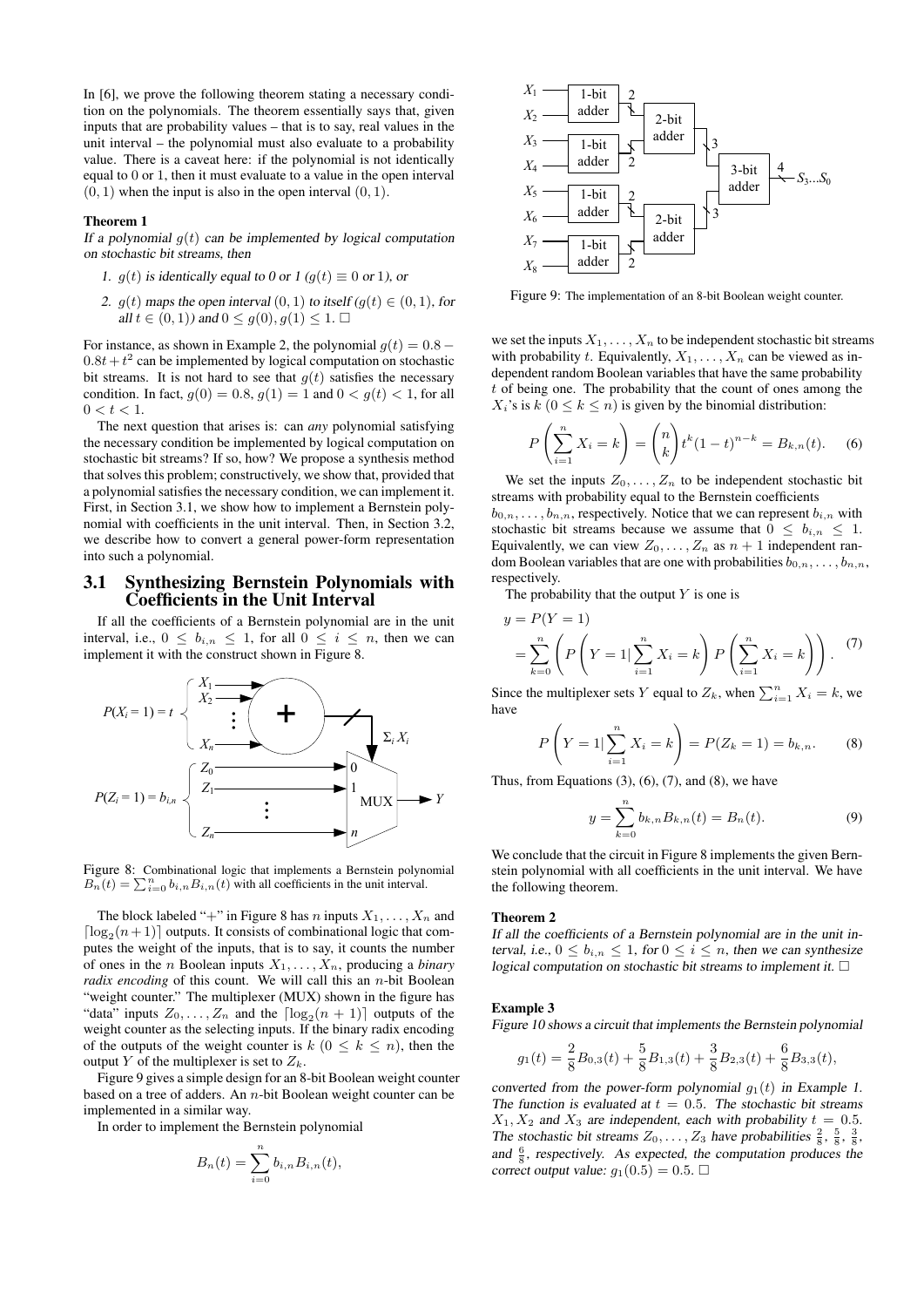

Figure 10: Computation on stochastic bit streams that implements the Bernstein polynomial  $g_1(t) = \frac{2}{8}B_{0,3}(t) + \frac{5}{8}B_{1,3}(t) + \frac{3}{8}B_{2,3}(t) +$  $\frac{6}{8}B_{3,3}(t)$  at  $t = 0.5$ .

# 3.2 Synthesis of Power-Form Polynomials

In the previous section, we saw that we can implement a polynomial through logical computation on stochastic bit streams if the polynomial can be represented as a Bernstein polynomial with coefficients in the unit interval. A question that arises is: what kind of polynomials can be represented in this form? Generally, we seek to implement polynomials given to us in power form. In [6], we proved that any polynomial that satisfies Theorem 1 – so essentially any polynomial that maps the unit interval onto the unit interval – can be converted into a Bernstein polynomial with all coefficients in the unit interval.<sup>7</sup> Based on this result and Theorem 2, we can see that the *necessary* condition shown in Theorem 1 is also a *sufficient* condition for a polynomial to be implemented by logical computation on stochastic bit streams.

# Example 4

Consider the polynomial  $g_2(t) = 3t - 8t^2 + 6t^3$  of degree 3, Since  $g_2(t) \in (0,1)$ , for all  $t \in (0,1)$  and  $g_2(0) = 0, g_2(1) = 1$ , it satisfies the necessary condition shown in Theorem 1. Note that

$$
g_2(t) = B_{1,3}(t) - \frac{2}{3}B_{2,3}(t) + B_{3,3}(t)
$$
  
=  $\frac{3}{4}B_{1,4}(t) + \frac{1}{6}B_{2,4}(t) - \frac{1}{4}B_{3,4}(t) + B_{4,4}(t)$   
=  $\frac{3}{5}B_{1,5}(t) + \frac{2}{5}B_{2,5}(t) + B_{5,5}(t)$ .

Thus, the polynomial  $q_2(t)$  can be converted into a Bernstein polynomial with coefficients in the unit interval. The degree of such a Bernstein polynomial is 5, greater than that of the original power form polynomial.  $\square$ 

Given a power-form polynomial  $g(t) = \sum_{i=0}^{n} a_{i,n} t^i$  that satisfies the condition of Theorem 1, we can synthesize it in the following steps:

- 1. Let  $m = n$ . Obtain  $b_{0,m}, b_{1,m}, \ldots, b_{m,m}$  from  $a_{0,n}, a_{1,n}, \ldots, a_{n,n}$  by Equation (4).
- 2. Check to see if  $0 \leq b_{i,m} \leq 1$ , for all  $i = 0, 1, \ldots, m$ . If so, go to step 4.
- 3. Let  $m = m + 1$ . Calculate  $b_{0,m}, b_{1,m}, \ldots, b_{m,m}$  from  $b_{0,m-1}, b_{1,m-1}, \ldots, b_{m-1,m-1}$  based on Equation (5). Go to step 2.
- 4. Synthesize the Bernstein polynomial

$$
B_m(t) = \sum_{i=0}^m b_{i,m} B_{i,m}(t).
$$

with the generalized multiplexing construct in Figure 8.

# 4. SYNTHESIZING NON-POLYNOMIAL FUNCTIONS

In real applications, we often encounter non-polynomial functions, such as trigonometric functions. In this section, we discuss the implementation of such functions; further details are given in [11]. Our strategy is to approximate them by Bernstein polynomials with coefficients in the unit interval. In the previous section, we saw how to implement such Bernstein polynomials.

We formulate the problem of implementing an arbitrary function  $g(t)$  as follows. Given  $g(t)$ , a continuous function on the unit interval, and  $n$ , the degree of a Bernstein polynomial, find real numbers  $b_{i,n}$ ,  $i = 0, \ldots, n$ , that minimize

$$
\int_0^1 (g(t) - \sum_{i=0}^n b_{i,n} B_{i,n}(t))^2 dt,
$$
\n(10)

subject to

$$
0 \le b_{i,n} \le 1, \text{ for all } i = 0, 1, \dots, n. \tag{11}
$$

Here we try to find the optimal approximation by minimizing an objective function, Equation (10), that measures the approximation error. This is the square of the  $L^2$  norm on the difference between the original function  $g(t)$  and the Bernstein polynomial  $B_n(t) = \sum_{i=0}^n b_{i,n} B_{i,n}(t)$ . The integral is on the unit interval because  $t$ , representing a probability value, is always in the unit interval. The constraints in Equation (11) guarantee that the Bernstein coefficients are all in the unit interval. With such coefficients, the construct in Figure 8 computes an optimal approximation of the function.

The optimization problem is a constrained quadratic programming problem [11]. Its solution can be obtained using standard techniques.

#### Example 5

Consider the non-polynomial function  $g_3(t) = t^{0.45}$ . We approximate this function by a Bernstein polynomial of degree 6. By solving the constrained quadratic optimization problem, we obtain the Bernstein coefficients:

$$
b_{0,6} = 0.0955, b_{1,6} = 0.7207, b_{2,6} = 0.3476, b_{3,6} = 0.9988,
$$
  
 $b_{4,6} = 0.7017, b_{5,6} = 0.9695, b_{6,6} = 0.9939.$ 

# 5. EXPERIMENTS

We present experimental results analyzing the hardware cost, performance, and error tolerance for implementations of polynomial and non-polynomial functions. Specifically, we compare the *area-delay product* of stochastic versus conventional implementations of arbitrary polynomials. Also, we compare the tolerance to soft errors, i.e., bit flips, in the input data for both implementations of a common non-polynomial function in image processing, namely *gamma correction*.

# 5.1 Hardware Comparison

Suppose that we want to compute a polynomial  $g(t) = \sum_{i=0}^{n} a_{i,n} t^i$ with a resolution  $2^{-M}$ . To achieve this resolution, a conventional implementation based on binary radix requires  $M$  bits. A stochastic implementation requires bit streams of length  $2^M$ .

For our conventional implementation, we first factorize the polynomial as  $g(t) = a_{0,n} + t(a_{1,n} + t(a_{2,n} + \cdots + t(a_{n-1,n} + ta_{n,n}))).$ From this form, we implement it with a sequence of multiplications and additions. Since it is of degree  $n$ , we evaluate the polynomial with  $n$  iterations through a circuit consisting of a multiplier and an adder. For the hardware, we use standard benchmark circuits.<sup>8</sup> For M bits, the circuit consists of  $10M^2 - 4M - 9$  logic gates.

 $7$ The degree of the equivalent Bernstein polynomial with coefficients in the unit interval may be greater than the degree of the original polynomial.

<sup>8</sup> Specifically, we use circuit C6288 from the ISCAS'85 collection for the multiplier [26]. It is typical of the genre, built with carry-save adders.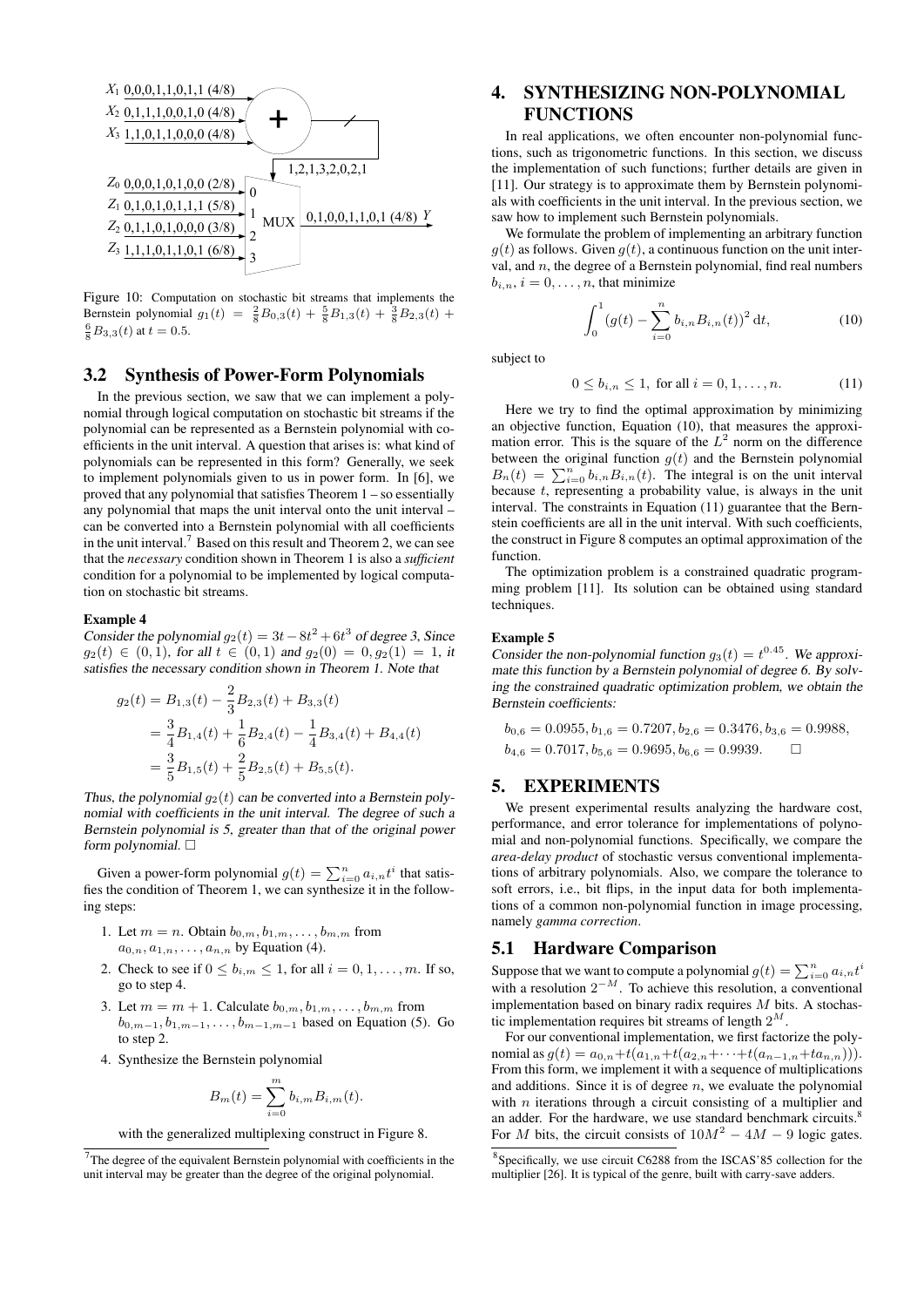The critical path passes through  $12M - 11$  gates. We assume that the cost of each logic gate is *unit area* and the time for each logic gate to compute a value is *unit delay*. Accordingly, the area-delay product for this conventional implementation of a polynomial of degree  $n$  is

$$
(10M^2 - 4M - 9)(12M - 11)n,
$$

where the factor  $n$  accounts for the  $n$  iterations.

For our stochastic implementation, we first convert a polynomial from a power form into a Bernstein form. Then we build the circuit structure shown in Figure 8 to compute the function. Table 1 shows the area  $A(n)$  and delay  $D(n)$  of the circuits to compute Bernstein polynomials of degree  $n = 3, 4, 5$ , and 6. The area-delay product for a stochastic implementation of a polynomial of degree  $n$  is

$$
A(n)D(n)2^M,
$$

where the factor  $2^M$  accounts for the length of the bit streams. (Note that if we were using parallel wire bundles instead of serial bit streams, then we would need  $2^M$  *copies* instead of  $2^M$  *cycles*; the area-delay product would be the same.)

Table 1: The area and delay of the circuits to compute Bernstein polynomials of degree 3, 4, 5, and  $\ddot{6}$ .

| degree $n$ of<br>Bernstein polynomial | area $A(n)$ | delay $D(n)$ |
|---------------------------------------|-------------|--------------|
|                                       | 22          |              |
|                                       | 40          |              |
|                                       | 49          | 20           |
|                                       | 58          | 20           |

Table 2: A comparison of the area-delay product for conventional and stochastic implementations of polynomials with different degree  $n$  and resolution  $2^{-M}$ 

|                          |    | area-delay product |            | stochastic product   |
|--------------------------|----|--------------------|------------|----------------------|
| $\boldsymbol{n}$         | М  | conventional       | stochastic | conventional product |
|                          | 7  | 99207              | 28160      | 0.284                |
| 3                        | 8  | 152745             | 56320      | 0.369                |
|                          | 9  | 222615             | 112640     | 0.506                |
|                          | 10 | 310977             | 225280     | 0.724                |
| $\overline{4}$           | 7  | 132276             | 87040      | 0.658                |
|                          | 8  | 203660             | 174080     | 0.855                |
|                          | 9  | 296820             | 348160     | 1.173                |
|                          | 10 | 414636             | 696320     | 1.679                |
|                          | 7  | 165345             | 125440     | 0.759                |
| $\overline{\phantom{0}}$ | 8  | 254575             | 250880     | 0.986                |
|                          | 9  | 371025             | 501760     | 1.352                |
|                          | 10 | 518295             | 1003520    | 1.936                |
|                          | 7  | 198414             | 148480     | 0.748                |
|                          | 8  | 305490             | 296960     | 0.972                |
| 6                        | 9  | 445230             | 593920     | 1.334                |
|                          | 10 | 621954             | 1187840    | 1.910                |

Table 2 shows the area-delay product for conventional and stochastic implementations for polynomials of degrees  $n = 3, 4, 5, 6$  and resolutions  $2^{-M}$ ,  $M = 7, 8, 9, 10$ . The last column shows the ratio of the two. We can see that for  $M \leq 8$ , the area-delay product of the stochastic implementation is always less than that of the conventional implementation. Indeed, for small values of  $n$  and  $M$ , it is much less.

# 5.2 Comparison of Error Tolerance for Gamma Correction Function

In this section, we compare the error tolerance of our stochastic implementation to that of conventional implementation of a nonpolynomial function commonly used in image processing: gamma correction. The gamma correction function is a nonlinear operation used to code and decode luminance and tri-stimulus values in video and still-image systems. It is defined by a power-law expression

$$
V_{\rm out}=V_{\rm in}^\gamma,
$$



Figure 11: The average output errors of conventional and stochastic implementations under different input error ratios.

where  $V_{\text{in}}$  is normalized between zero and one [27]. We apply a value of  $\gamma = 0.45$ , which is the value used in most video cameras.

For a conventional implementation, we implement the gamma correction function as it is most commonly done: based on direct table lookup. For example, for a display system that supports 8 bits of color depth per pixel, we use an 8-bit input / 8-bit output table of its values.

For a stochastic implementation, we use the techniques shown in Section 4 to approximate the function by a Bernstein polynomial. With  $\gamma = 0.45$ , the gamma correction function is just the function shown in Example 5. We choose the degree of the Bernstein polynomial to be 6. For this value, the Bernstein coefficients are those in that example. The precision of the computation is  $2^{-10}$ . Accordingly, the length of the stochastic bit streams is fixed at  $2^{10} = 1024$ bits.

We compare the tolerances of the two implementations to soft errors in the input data. These are simulated by independently flipping a given percentage of the input bits. For example, if the input error ratio is 5%, this implies that 5% of the total number of input bits are randomly chosen and flipped. The input image without error is shown in the left column of Figure 12.

We measure the output error. Figure 11 plots the average percentage of output error in the images generated by the two implementations for five different input error ratios. For any given error rate larger than zero, the stochastic implementation generates smaller output errors than the conventional implementation does. The rate of the output errors grows more slowly as the input error rate increases. This is as expected: with the stochastic implementation, all bits have equal weight; each bit flip does little damage. With the conventional implementation, bit flips afflict each bit of the binary radix representation with equal probability. If the most significant bit gets flipped, the error that occurs is large.

The effect of bit flips is more clearly demonstrated in Figure 12, which shows the images generated by the two implementations under different input error ratios. When the input error ratio is 10%, the image generated by the conventional method is full of noisy pixels, while the image generated by the stochastic method is still recognizable.

# 6. DISCUSSION

The computation that we are advocating in this paper has a pseudo *analog* character, reminiscent of computations performed by physical systems such as electronics on continuously variable signals such as voltage. In our case, the variable signal is the probability of obtaining a one in a stochastic yet *digital* bit stream. Indeed, our system is built from ordinary, cheap digital electronics such as CMOS. Digital constructs in CMOS operate on physical signals such as voltage, of course. However, they are designed with the premise that these signals can always be unequivocally interpreted as zero or as one.

This is certainly counterintuitive: why impose an analog view on digital values? As we have outlined in this paper, it might often be advantageous to do so, both from the standpoint of the hardware re-